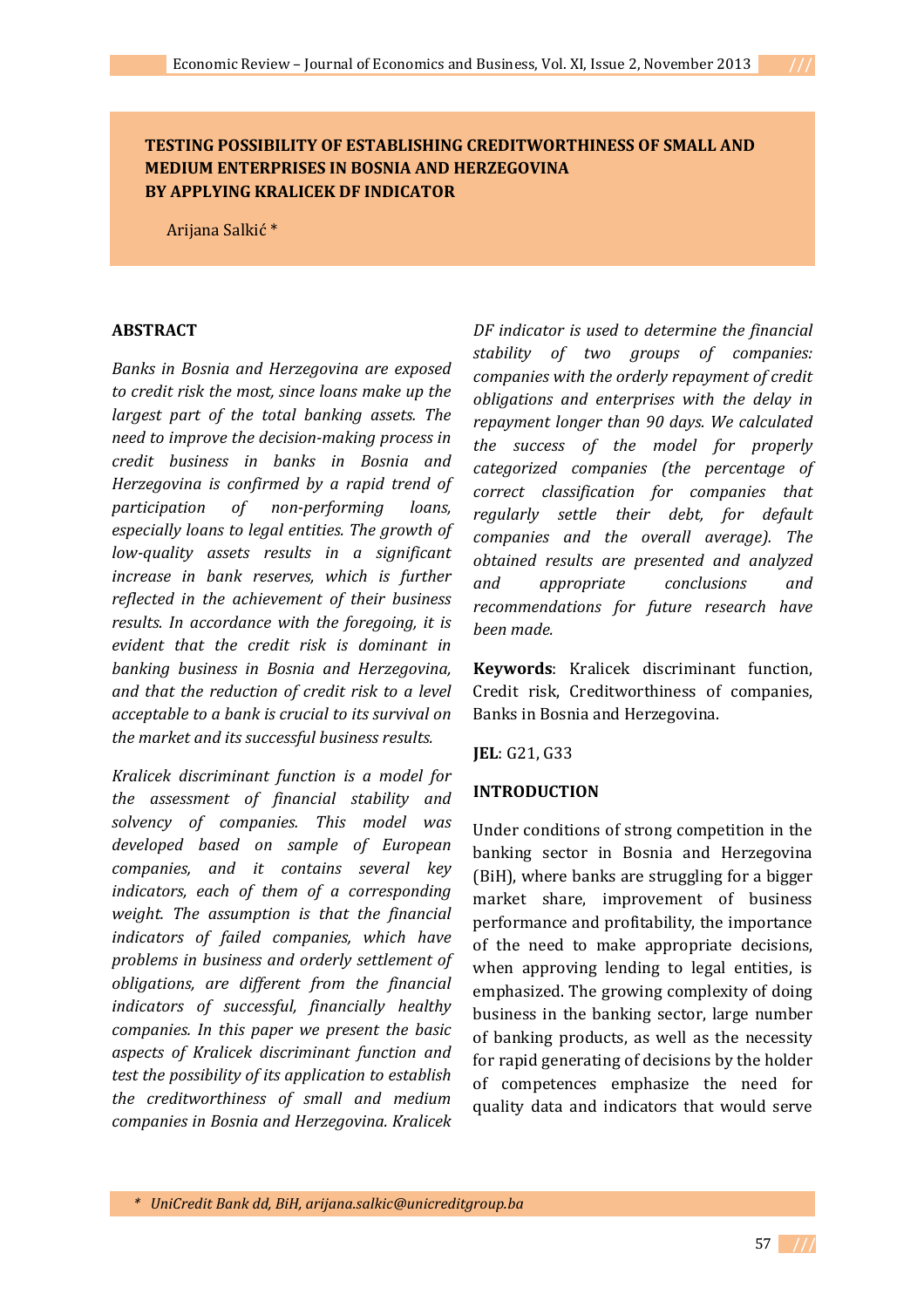as the basis for deciding on the approval or rejection of potential borrowers.

Specifically, in the BiH banks loan portfolio makes the most important item of the total assets out of which 51.50% makes the loans to legal entities, in particular to non-financial public enterprises and private enterprises (Central Bank of Bosnia and Herzegovina 2011, pp. 88). Based on the available data on banks in BiH, a rapid upward trend in the participation of non-performing loans classified in categories C, D, and E in the period 2008-2012 is visible. Participation of non-performing loans in the total loans, loans disbursed to individuals as well as to legal entities, on December 31 2012 amounts to 13.19%. An additional thing that indicates the need for improving the decision-making process in the loan business with legal entities is the fact that only 69.88% of total loans granted to this sector in the Federation of BiH on December 31, 2012 is classified in category A, which means that loan repayment is delayed up to 30 days. (Banking Agency of the Federation of BiH 2012, pp. 37). In order to compare the above mentioned, the share of A category retail loans in the total loans amounts to 86.50%.

It is obvious that banks in the BiH market realize the bulk of their profits on the basis of loans to legal entities and households. Therefore, the crucial question is how to achieve growth in the credit portfolios while minimizing credit risk.

### **1. SHORT SUMMARY OF SIGNIFICANT RESEARCH**

The issue of successful credit risk management is the topic of considerations by many eminent authors in contemporary banking literature, which has resulted in the development of a large number of models for prediction of insolvency and/or bankruptcy of enterprises. The remainder of this paper will

present the most important models for predicting bankruptcy of the company.

Beaver model (1967) is a simple univariate statistical model. This model is the first modern statistical model for predicting the financial failure; therefore one can say that its emergence initiated the use and application of statistical methodology in the issues of credit risk. Beaver model is based on financial ratios that are calculated based on data from the financial statements. Beaver used a sample that consisted of 158 companies (79 financially failed and 79 financially non-failed ones) and he analyzed 14 financial indicators (Altman & Sabato 2005, pp. 5). It was found that the following three financial indicators best predict financial failure of the company: cash flow /total assets, net income /total debt and cash flow /total debt.

Altman's model (1968) or Z-score model is one of the best known quantitative models for assessing the financial position of a company. The initial sample is composed of 66 corporations with 33 companies in each of two groups. The first group consisted of companies that went bankrupt, while the second group consisted of companies that performed well.

After the initial groups were defined and companies selected, balance sheet and income statement data were collected. Because of a large number of variables found to be significant indicators of corporate problems in past studies, a list of 22 potentially helpful variables (ratios) was compiled for evaluation. From this lists five variables were selected, which were identified as important in the prediction of corporate bankruptcy, as follows: working capital/total assets, retained earnings/total assets, earnings before interest and taxes/total assets, market value equity/ book value of total liabilities, sales/total assets (adapted from Altman 2000, pp. 7-12).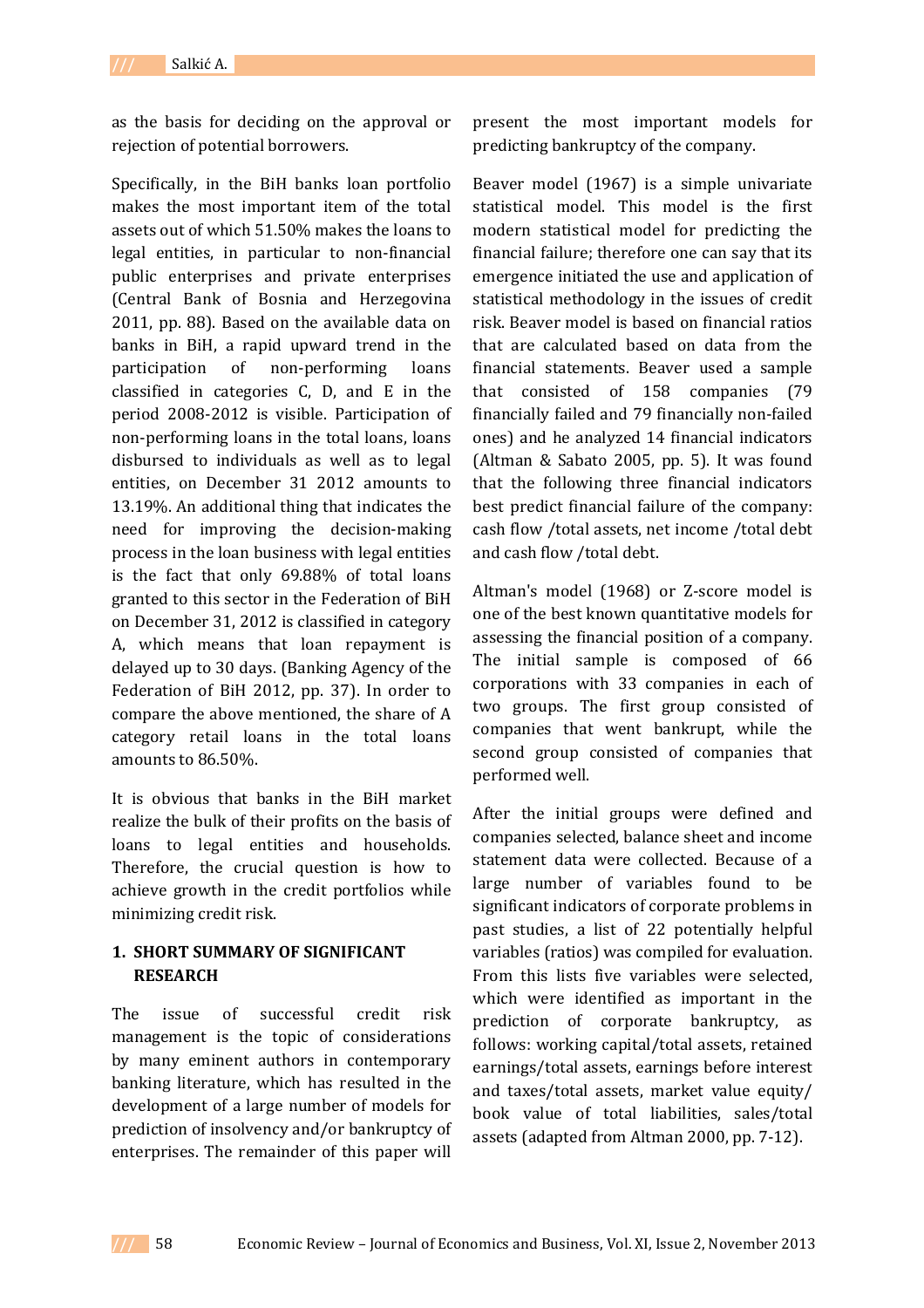Edmister (1972) in his study used a sample of small and medium enterprises (SMEs) and their financial statements in the period 1954- 1969. He analyzed 19 financial indicators and, using multivariate discriminant analysis, developed a model to predict small businesses defaults (adapted from Altman & Sabato 2005, pp. 2). Compared to earlier studies, Edmister in his research introduces the following new elements: use of three-year indicator average, use of three-year trend of indicators and the relationship between indicators of enterprises and an average indicator of business activity (Zenzerović & Peruško 2006, pp. 15).

Altman, Haldeman and Narayanan (1977) created ZETA model, which is considered successful in predicting the bankruptcy of companies up to five years prior to failure. ZETA model proved to be precise in classifying companies one year prior the bankruptcy (96.2%) to five years prior the bankruptcy (70%).

The study sample consisted of 53 bankrupt companies and 58 successful ones. During the research 27 financial indicators were analyzed, but the model included the following seven: return on assets measured by the earnings before interest and taxes/total assets, stability of earnings, earnings before interest and taxes/total interest payments, cumulative profitability measured by company's retained earnings/total assets, liquidity measured by working capital/total assets, capitalization measured by common equity/total capital, and size measured by company's total assets (adapted from Altman 2000, pp. 31-43).

Ohlson (1980) used logistic regression to develop models for predicting company's bankruptcy. Ohlson chose nine independent variables, which he thought should be useful for predicting bankruptcy, and tested them on a sample of industrial enterprises in the period 1970-1976. The sample consisted of 105 companies that went bankrupt and 2,058

companies that performed successfully. The research resulted in three performance models for predicting bankruptcy. Model 1 predicts bankruptcy within the first year, Model 2 within the second year, provided that bankruptcy was not initiated in the first year, while Model 3 is derived for predicting bankruptcy within a period of two years. The precision of the above models can be considered satisfactory. Model 1 accurately predicts bankruptcy in 96.12% of the cases, Model 2 in 95.55%, while the accuracy of the Model 3 is 92.84%. Ohlson considered that the main determinants for predicting bankruptcy are: size, financial structure measured by the indicator of indebtedness, performance indicators that include the ratio of net profit and total assets and /or the ratio of cash flow from business operations and total liabilities, and finally liquidity ratios (ratio of working capital and total assets or the same indicator combined with the ratio of short-term liabilities and current assets) (adapted from Zenzerović & Peruško 2006, pp. 14-15).

It is important to note that the studies from the United States dominate in the professional literature that deals with the prediction of enterprises' insolvency. The studies used American companies as a sample. "To be used in other parts of the world, these models should be tested and where possible they should adapt to the realities of each country or bank" (Minussi et al. 2006, pp. 78). It is also evident that these models were developed during the 70s and 80s of the last century. Since then, the way of doing business and the market has changed significantly and new industries have emerged. It is thus logical to assume that there is likely a need for modification of the models so that they can be applied successfully in today's business environment. In this regard it would be desirable, in order to improve credit risk management in BiH banks, to establish the possibility for using some of the existing

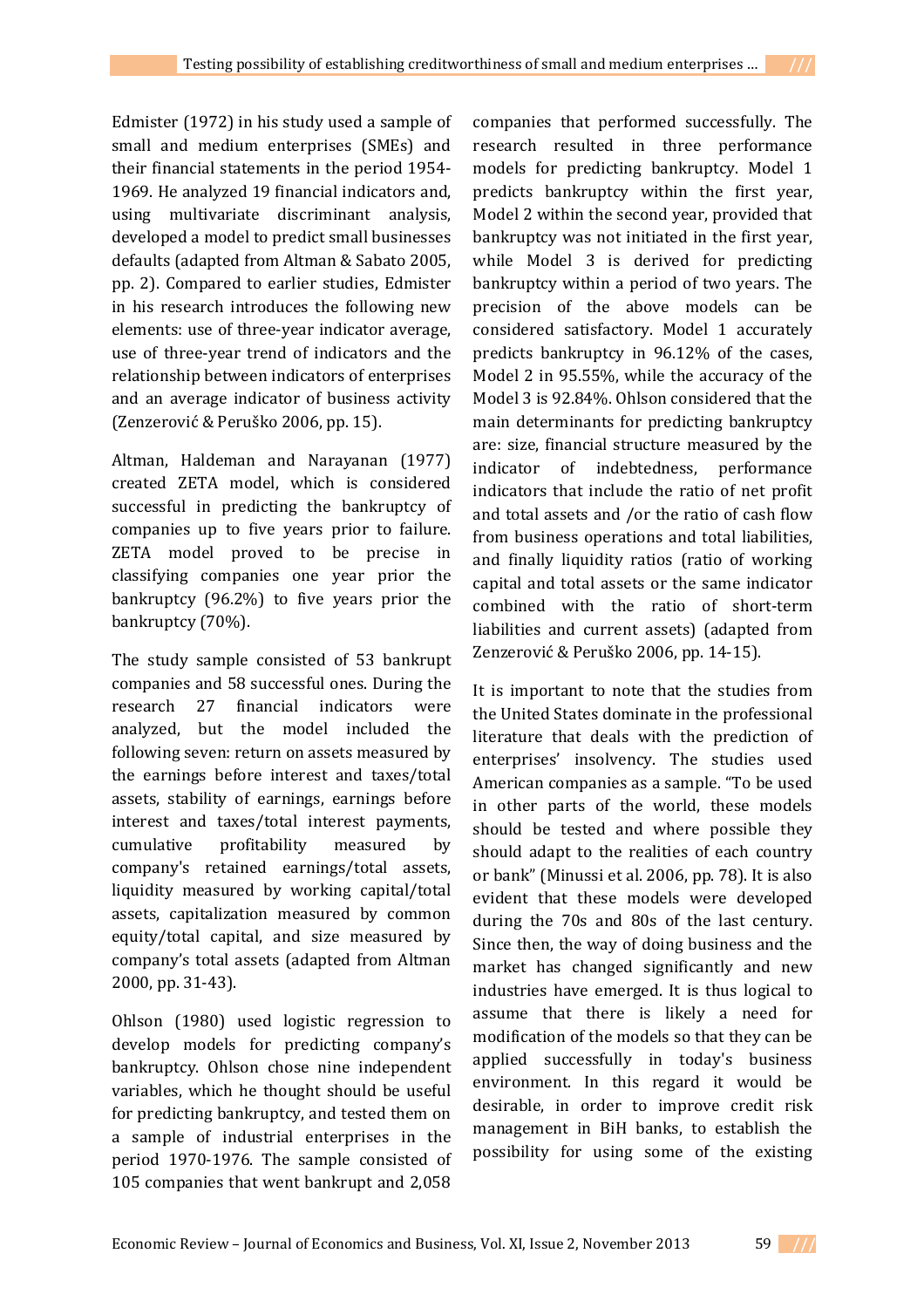models for determining the creditworthiness of companies in BiH.

One of the best known and most widely used credit risk models which is based on accounting data is the Altman Z-score model. In Croatia, Serbia and BiH researches were already done in order to determine the possibility for using Altman's model to determine the creditworthiness of domestic companies.

The studies conducted in Croatia showed that the implementation of Altman's Z-model in Croatian economic environment is not adequate, and that the security of enterprise bankruptcy prediction is significantly lower than in the U.S.A. (Škeljo, 2000, according to Zenzerović & Peruško 2009, pp. 350).

The research conducted in Serbia tested the application of Altman's original Z-score model, Z'-score model developed for companies that are not listed on the stock exchange and Z'' score model, developed for the emerging markets, on a sample of companies that represent the Serbian capital market. The above mentioned models were tested over a period of 2006-2009. The sample consisted of 44 companies, which are companies that entered the basket Belex15 during September 2010 and Belexline, excluding companies from the financial sector. The results of precision testing of Altman's models indicated that these models, which are designed for developed capital markets, cannot be successfully applied for the prediction of bankruptcy of enterprises in transition economies (adapted from Muminović et al. 2011, pp. 9-10).

The research into testing the possibility for using Altman's original Z-score and the revised Z'-score for the analysis of business enterprises in the Federation of BiH was conducted on a sample of 40 companies, all clients of one commercial bank in BiH. Companies were divided into two groups:

companies that regularly pay credit obligations and companies with repayment delays longer than 90 days. The selected companies had sales income less than BAM 3 million and employed less than 20 people on average, so they were small and medium enterprises. The research found that the Zmodel and revised Z'-model do not have the appropriate level of accuracy assessment to determine the creditworthiness of companies in the Federation of BiH (Salkić 2011, pp. 334- 335).

In this paper, we aim to test the applicability of Kralicek DF indicator, without the intention to compare it with other credit models presented. Kralicek DF indicator is not so well known scoring model which was, unlike Altman's model, developed in Europe. Peter Kralicek developed a model on a sample of companies from German-speaking countries. Similar to Altman's model, Kralicek DF indicator contains several key indicators and each of them has a corresponding ponder. The assumption is that the financial indicators of unsuccessful companies, which have problems in business and are not able to regularly pay obligations, are different from indicators of financially successful and solid companies.

The research into the possibility of predicting creditworthiness of companies by using Kralicek model has been implemented in Croatia. The result of this research showed that the simple application of the model is not suited to companies that operate under transition conditions. (Deverić, 2002, according to Zenzerović & Peruško 2009, pp. 350).

Similar research has been conducted in Serbia. The study was carried out to evaluate the ability to predict business problems of domestic companies by applying Kralicek DF indicators. Four industrial companies were used as a sample and their business activities in four consecutive years were analyzed. The study concluded that the usage of the model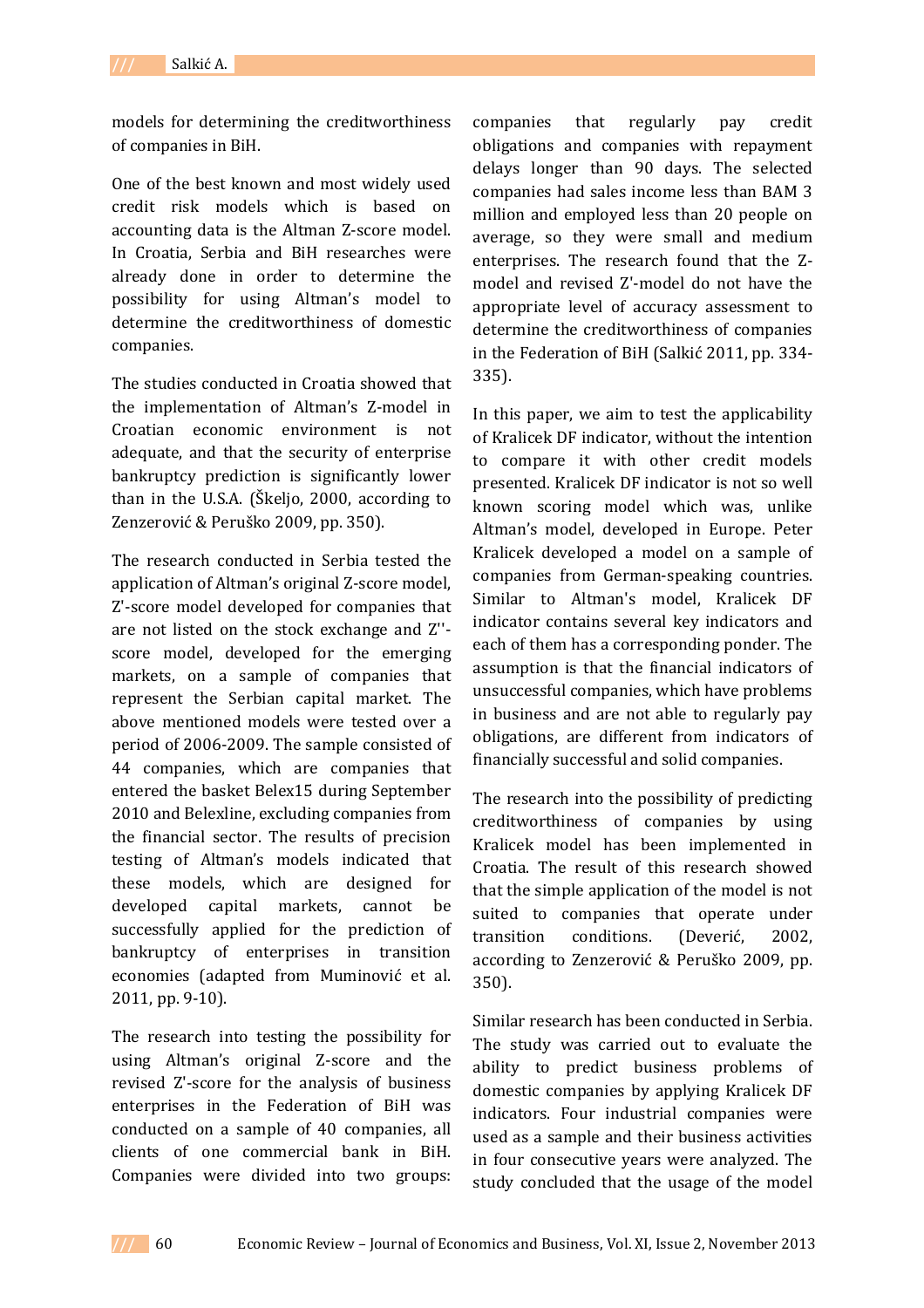created in the developed market economies, despite the specifics of business legal entities in transition economy, enables a successful assessment of the existence of business problems in the functioning of selected companies (Jakovčević & Andrašić 2011, pp. 191).

Another study which tested the possibility for using Kralicek DF indicator was conducted in Serbia. The study was conducted on a sample of 30 local companies and their financial indicators for the years 2009 and 2010. In this study, the authors analyzed the business performance of the mentioned companies using several models: Kralicek Quick Test, EMS Model, Kralicek DF Indicator and Growth Equilibrium Model. The results obtained were twofold: namely, certain models pointed to problems in company operations, while on the other hand, the indicators calculated by using different models for the same company indicated good performance of the company (Vuković & Mijić 2012, pp. 222).

To our knowledge, testing the usage of Kralicek DF indicator to determine the creditworthiness of companies in Bosnia and Herzegovina has not been conducted so far. In this paper we will present the basic aspects of Kralicek DF indicator and we will test the possibility for its application to determine the creditworthiness of companies in BiH.

#### **2. KRALICEK DF INDICATOR**

While assessing performance indicators attention should be paid to the economic environment in which the company operates so that their interpretation would be better. Altman Z-score indicator was made on a sample that included U.S. companies. Taking into account the differences between the U.S. and European economic environment, such model would be difficult to apply on European companies. That is why Kralicek developed a model for assessing business crisis in a company based on balance sheets and profit

and loss account of German, Swiss and Austrian companies.

Following the example of Altman's aggregate indicator, Kralicek also separated "healthy" from "unhealthy" companies and on the basis of multivariate discrimination analysis he developed the model for the identification of the crisis of a company (adapted from Žager et al. 2008, pp. 272).

Kralicek developed the following model (Zenzerović & Peruško 2006, pp. 17):

 $DF = 1.5X_1 + 0.08X_2 + 10X_3 + 5X_4 + 0.3X_5 +$ 0.1X<sub>6</sub>

where DF is Kralicek indicator, and other parameters are:

 $X_1$  = net cash flow/total liabilities,

 $X_2$  = total assets/total liabilities,

 $X_3$  = earnings before interest and taxes (EBIT) total assets,

 $X_4$  = earnings before interest and taxes (EBIT)/total revenues,

 $X_5$  = inventories/total revenues,

 $X_6$  = operating income/total assets.

The assessment of the financial stability of company shall be based on the comparison of the calculated Kralicek indicator for a particular company with marginal values shown in Table 2.1.

 Table 2.1. Values of Kralicek DF indicator with the assessment of financial stability

| Values of Kralicek DF | Financial stability   |
|-----------------------|-----------------------|
| indicator             |                       |
| > 3.0                 | excellent             |
| > 2.2                 | very good             |
| > 1.5                 | good                  |
| > 1.0                 | moderate              |
| > 0.3                 | bed                   |
| $\leq 0.3$            | start of insolvency   |
| $\leq 0.0$            | moderate insolvency   |
| $\leq -1.0$           | pronounced insolvency |

 *Source: Žager et al. 2008, pp. 273* 

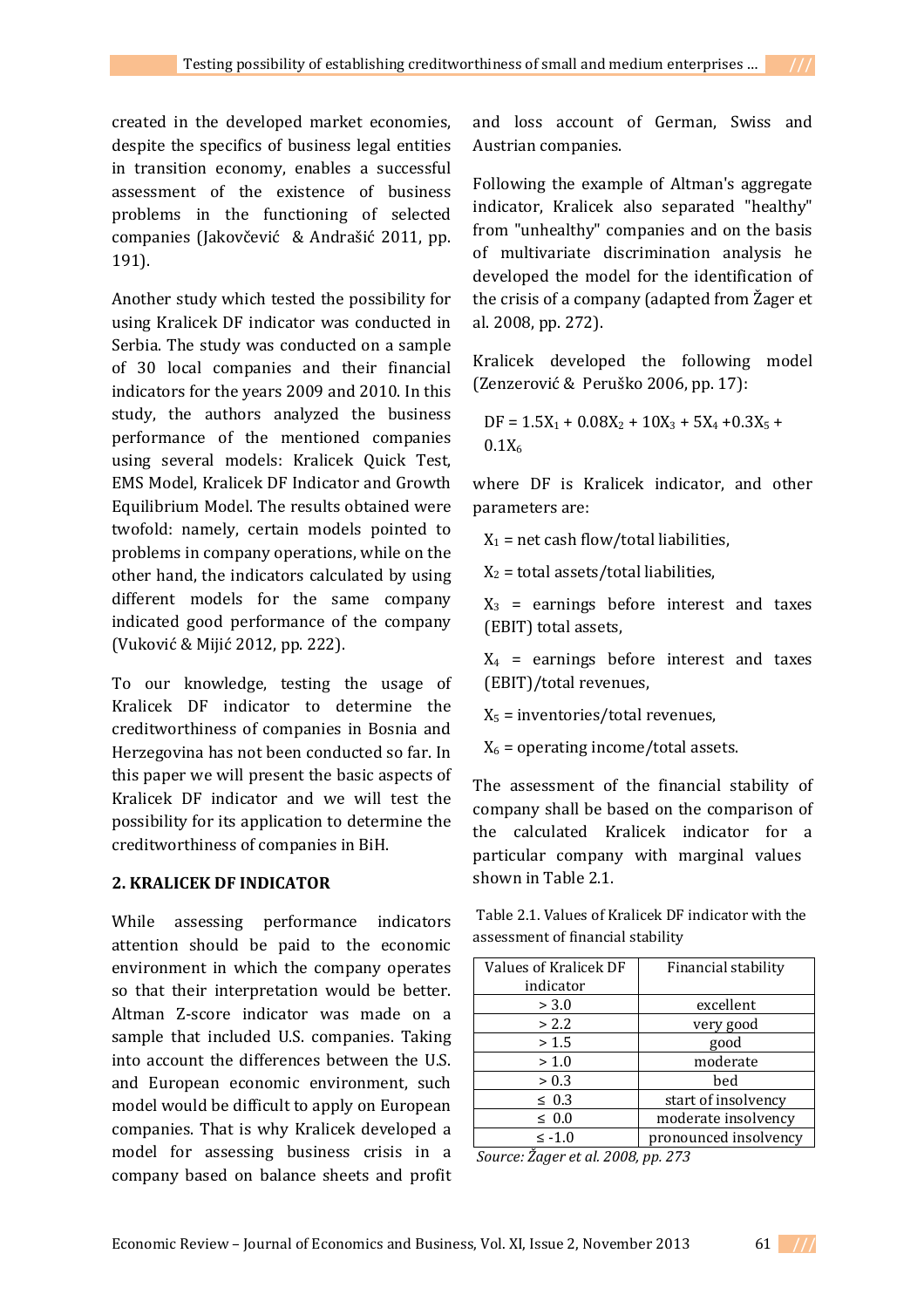Therefore, the calculated Kralicek DF indicator of a company may be above a certain quantitative threshold (the company has good financial stability), in the central zone (the company has moderate financial stability) and below the lower threshold (the company has bad financial stability and it is faced with the problem of insolvency).

## **3. ESTABLISHING CREDITWORTHINESS OF SMALL AND MEDIUM ENTERPRISES IN BOSNIA AND HERZEGOWINA BY USING KRALICEK DF INDICATOR**

### **3.1. Methodology**

Bearing in mind that loans to legal entities in BiH make up a significant portion of bank assets and that nonperforming loans recorded an upward trend, it would be desirable to explore the possibility of using the existing credit models to determine the creditworthiness of companies.

Therefore, the aim of this paper is to investigate the possibility of determining the creditworthiness of SMEs in BiH by using Kralicek DF indicators. The intention is to test the applicability of Kralicek model, one of the few models developed in Europe, in banks in BiH when determining creditworthiness of companies.

The initial hypothesis of the paper is that Kralicek DF indicator, the credit model created for companies operating in developed countries, is not appropriately precise for determining the creditworthiness of companies in BiH, operating under conditions of transition economies. A SME credit portfolio in one commercial bank was used as the database. The bank operates on the entire territory of BiH (Federation of BiH, Republic of Srpska and Brčko District). The bank continuously achieved good business results so that it can be concluded that the quality of the credit policy of the bank is at a satisfactory level. Using the expert sample the author

singled out 40 companies, which are divided into two groups:

- "healthy" companies: clients who are regular in repayment of credit obligations or with delays up to 30 days;
- "bad" companies: customers who are late with the settlement of obligations to the bank longer than 90 days.

The reason for mentioned classification is the definition of a default according to Basel, in which default is considered to have occurred when the obligor is past due more than 90 days on any credit obligation (Basel II *The New Basel Capital Accord*).

The selected companies have sales revenue of less than BAM 5 million and employ less than 30 people on average, so they are classified as SMEs. Namely, according to the Basel Agreement, SMEs are defined as companies with sales of less than EUR 50 million (adapted from Altman & Sabato 2005, pp. 3). Banks in BiH also classify companies based on annual revenue. Having regard to the BiH economic reality, the limit for such classification is significantly lower than the Basel prescribed and it is BAM 5 million of sales revenue.

Thus, companies with revenue of less than BAM 5 million are classified as SMEs, while companies with revenues exceeding BAM 5 million are classified as large, corporate enterprises.<sup>1</sup>

The companies represented in the sample are in different branches of business: the sample includes enterprises dealing with the provision of services as well as enterprises dealing with manufacture and sale. Considering the politically conditioned division of the banking market in BiH, sample included companies that do business in Federation of BiH, Republic of Srpska, and Brčko District.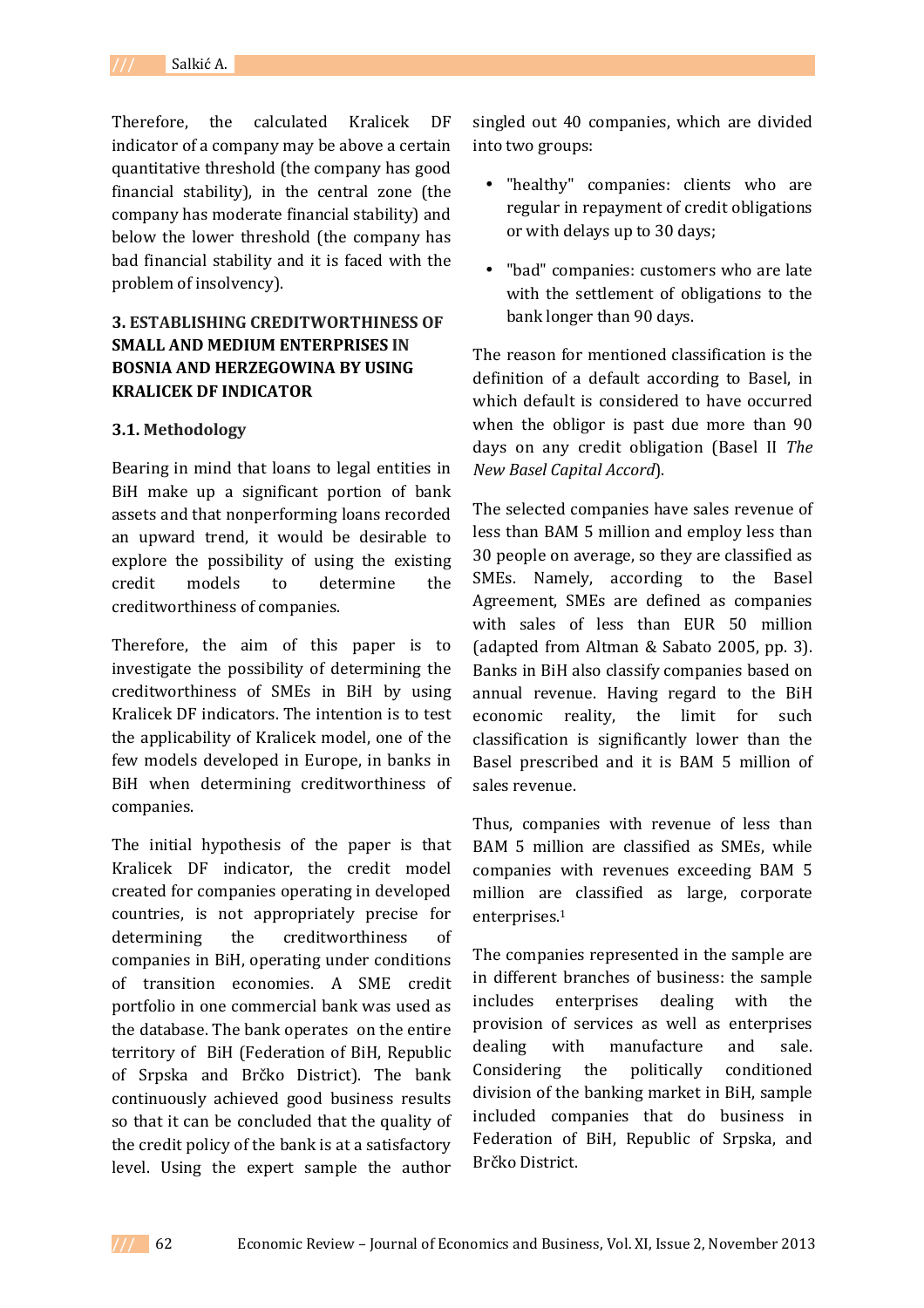| PL Company    | Net Cash<br>Flow | Total<br>Assets | <b>EBIT</b> | Inventories | Total<br>liabilities | Total<br>revenues |
|---------------|------------------|-----------------|-------------|-------------|----------------------|-------------------|
| PL Company 1  | 43,000           | 824,000         | 37,000      | 99,000      | 498,000              | 676,000           |
| PL Company 2  | 713,000          | 3,829,000       | 644,000     | 401,000     | 2,154,000            | 4,699,000         |
| PL Company 3  | 33,000           | 330,000         | 31,000      | 31,000      | 213,000              | 1,331,000         |
| PL Company 4  | 107,000          | 724,000         | 112,000     | 212,000     | 310,000              | 1,749,000         |
| PL Company 5  | $-32,000$        | 3,038,000       | 37,000      | 408,000     | 1,153,000            | 2,507,000         |
| PL Company 6  | 586,000          | 1,140,000       | 651,000     | 702,000     | 175,000              | 1,736,000         |
| PL Company 7  | 897,000          | 3,436,000       | 44,000      | 229,000     | 1,367,000            | 3,162,000         |
| PL Company 8  | 789,000          | 2,609,000       | 621,000     | 513,000     | 405,000              | 4,220,000         |
| PL Company 9  | 301,000          | 2,649,000       | 302,000     | 773,000     | 605,000              | 4,215,000         |
| PL Company 10 | 1,000            | 1,651,000       | $-43,000$   | 252,000     | 1,129,000            | 3,014,000         |
| PL Company 11 | 91,000           | 1,699,000       | 6,000       | 198,000     | 1,467,000            | 2,642,000         |
| PL Company 12 | 94,000           | 568,000         | 78,000      | 249,000     | 412,000              | 2,030,000         |
| PL Company 13 | 245,000          | 2,783,000       | 163,000     | 50,000      | 656,000              | 3,296,000         |
| PL Company 14 | 64,000           | 715,000         | $-26,000$   | 242,000     | 278,000              | 1,460,000         |
| PL Company 15 | 59,000           | 733,000         | 42,000      | 155,000     | 374,000              | 606,000           |
| PL Company 16 | 461,000          | 2,529,000       | 94,000      | 30,000      | 806,000              | 2,205,000         |
| PL Company 17 | 13,000           | 224,000         | 3,000       | 27,000      | 164,000              | 411,000           |
| PL Company 18 | 17,000           | 571,000         | 8,000       | 287,000     | 514,000              | 506,000           |
| PL Company 19 | 154,000          | 1,396,000       | 140,000     | 363,000     | 732,000              | 2,994,000         |
| PL Company 20 | 116,000          | 1,193,000       | 108,000     | 164,000     | 811,000              | 1,521,000         |

Table 3.1. The values of financial indicators for non-default companies (in BAM)

*Source: author's research*

When calculating the ratios, we used the official financial statements (balance sheet and income statement) of the debtor at the time of approving loan applications. Delays in the settlement of credit obligations occurred in the period of 12 months after loan approval, so in accordance with the requirements of the Basel Agreement the possibility of predicting default for a period of one year is considered.

# **3.2. Calculation of Kralicek DF indicators for companies in BiH**

Based on the official balance sheet and income statement of companies that regularly pay their credit obligations, we selected financial data and calculated the parameter included in Kralicek DF indicator. They are presented in Table 3.1.

Based on these indicators, Kralicek model had values shown in Table 3.2.

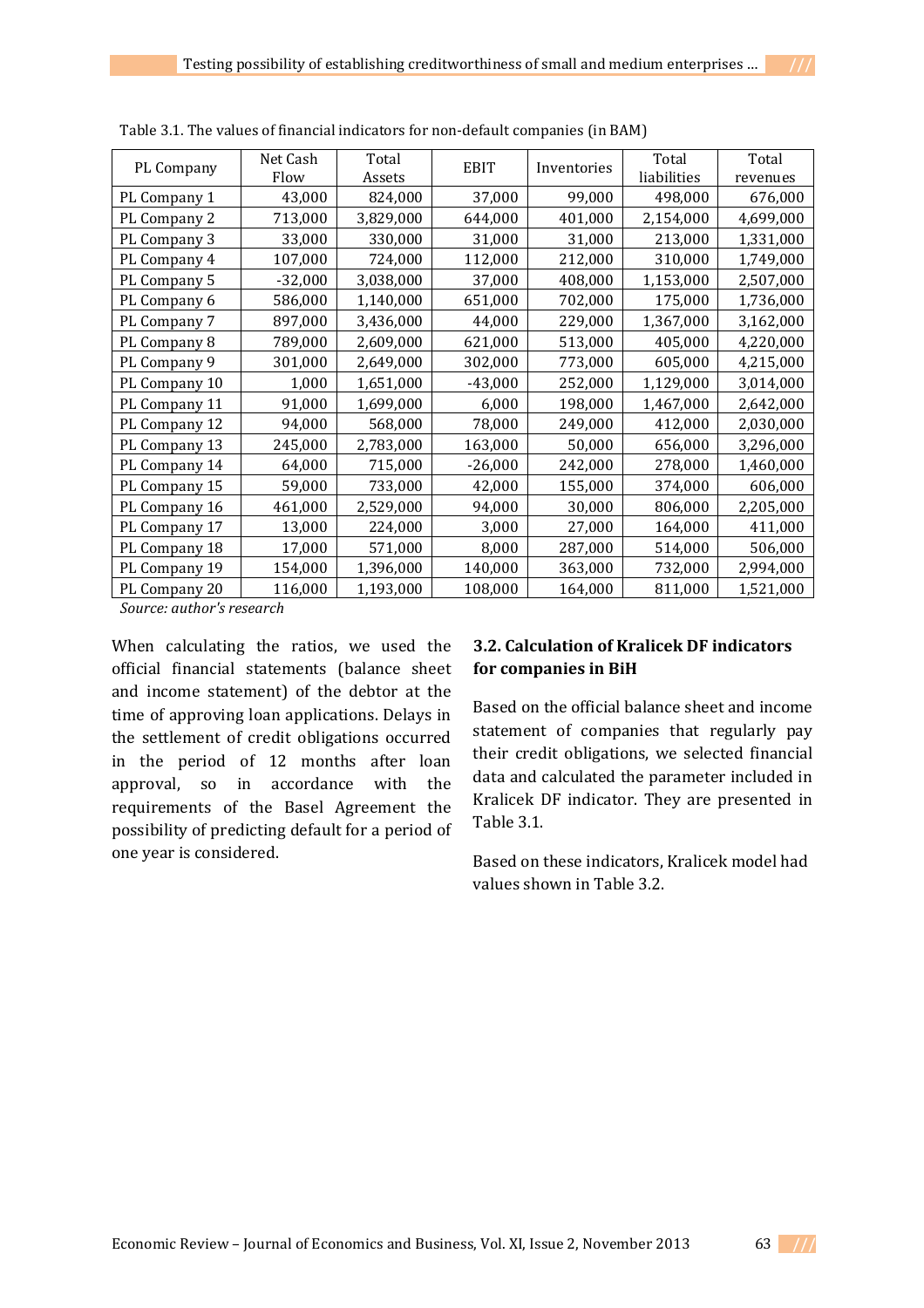| PL Company    | X1      | X <sub>2</sub> | X <sub>3</sub> | X4      | X <sub>5</sub> | X6   | DF Indicator |
|---------------|---------|----------------|----------------|---------|----------------|------|--------------|
| PL Company 1  | 0.09    | 1.65           | 0.04           | 0.05    | 0.15           | 0.82 | 1.11         |
| PL Company 2  | 0.33    | 1.78           | 0.17           | 0.14    | 0.09           | 1.23 | 3.15         |
| PL Company 3  | 0.15    | 1.55           | 0.09           | 0.02    | 0.02           | 4.03 | 1.82         |
| PL Company 4  | 0.35    | 2.34           | 0.15           | 0.06    | 0.12           | 2.42 | 2.85         |
| PL Company 5  | $-0.03$ | 2.63           | 0.01           | 0.01    | 0.16           | 0.83 | 0.50         |
| PL Company 6  | 3.35    | 6.51           | 0.57           | 0.38    | 0.40           | 1.52 | 13.40        |
| PL Company 7  | 0.66    | 2.51           | 0.01           | 0.01    | 0.07           | 0.92 | 1.50         |
| PL Company 8  | 1.95    | 6.44           | 0.24           | 0.15    | 0.12           | 1.62 | 6.75         |
| PL Company 9  | 0.50    | 4.38           | 0.11           | 0.07    | 0.18           | 1.59 | 2.81         |
| PL Company 10 | 0.00    | 1.46           | $-0.03$        | $-0.01$ | 0.08           | 1.83 | $-0.01$      |
| PL Company 11 | 0.06    | 1.16           | 0.00           | 0.00    | 0.07           | 1.56 | 0.41         |
| PL Company 12 | 0.23    | 1.38           | 0.14           | 0.04    | 0.12           | 3.57 | 2.41         |
| PL Company 13 | 0.37    | 4.24           | 0.06           | 0.05    | 0.02           | 1.18 | 1.86         |
| PL Company 14 | 0.23    | 2.57           | $-0.04$        | $-0.02$ | 0.17           | 2.04 | 0.35         |
| PL Company 15 | 0.16    | 1.96           | 0.06           | 0.07    | 0.26           | 0.83 | 1.47         |
| PL Company 16 | 0.57    | 3.14           | 0.04           | 0.04    | 0.01           | 0.87 | 1.79         |
| PL Company 17 | 0.08    | 1.37           | 0.01           | 0.01    | 0.07           | 1.83 | 0.60         |
| PL Company 18 | 0.03    | 1.11           | 0.01           | 0.02    | 0.57           | 0.89 | 0.62         |
| PL Company 19 | 0.21    | 1.91           | 0.10           | 0.05    | 0.12           | 2.14 | 1.96         |
| PL Company 20 | 0.14    | 1.47           | 0.09           | 0.07    | 0.11           | 1.27 | 1.75         |

Table 3.2. Values of Kralicek DF indicator for non-default companies (in BAM)

Source: author's research

The results of Kralicek DF indicator for nondefault companies are the following:

- According to Kralicek model, the limit for the start of company's insolvency is 0.3. It can be concluded that out of 20 nondefault companies only one was classified under the mentioned zone, which is 5.00%;
- A number of 14 companies was classified in a safe zone with values above 1.0, i.e. 70%;
- Only 12 companies without default were classified as good, financially stable companies (DF  $>1.5$ ), which is 60%.

Indicators and financial indicators of the default companies are shown in Table 3.3.

Table 3.4 shows the calculated values of Kralicek DF indicator for default companies, i.e. that are due with the settlement of credit obligations to the bank more than 90 days.

The results of Kralicek DF indicator for default companies are the following:

- One out of 20 default companies was classified as company with starting insolvency (DF  $\leq$  0.3). This means that only 5% of default companies were identified as potentially problematic in obligations repayment;
- Eleven enterprises were classified as companies with medium or good financial stability (DF >1.0), which means 55%,
- For 4 companies the calculated Kralicek DF indicator was higher than 3, so that 20% of "bad" companies were classified as companies with excellent financial stability.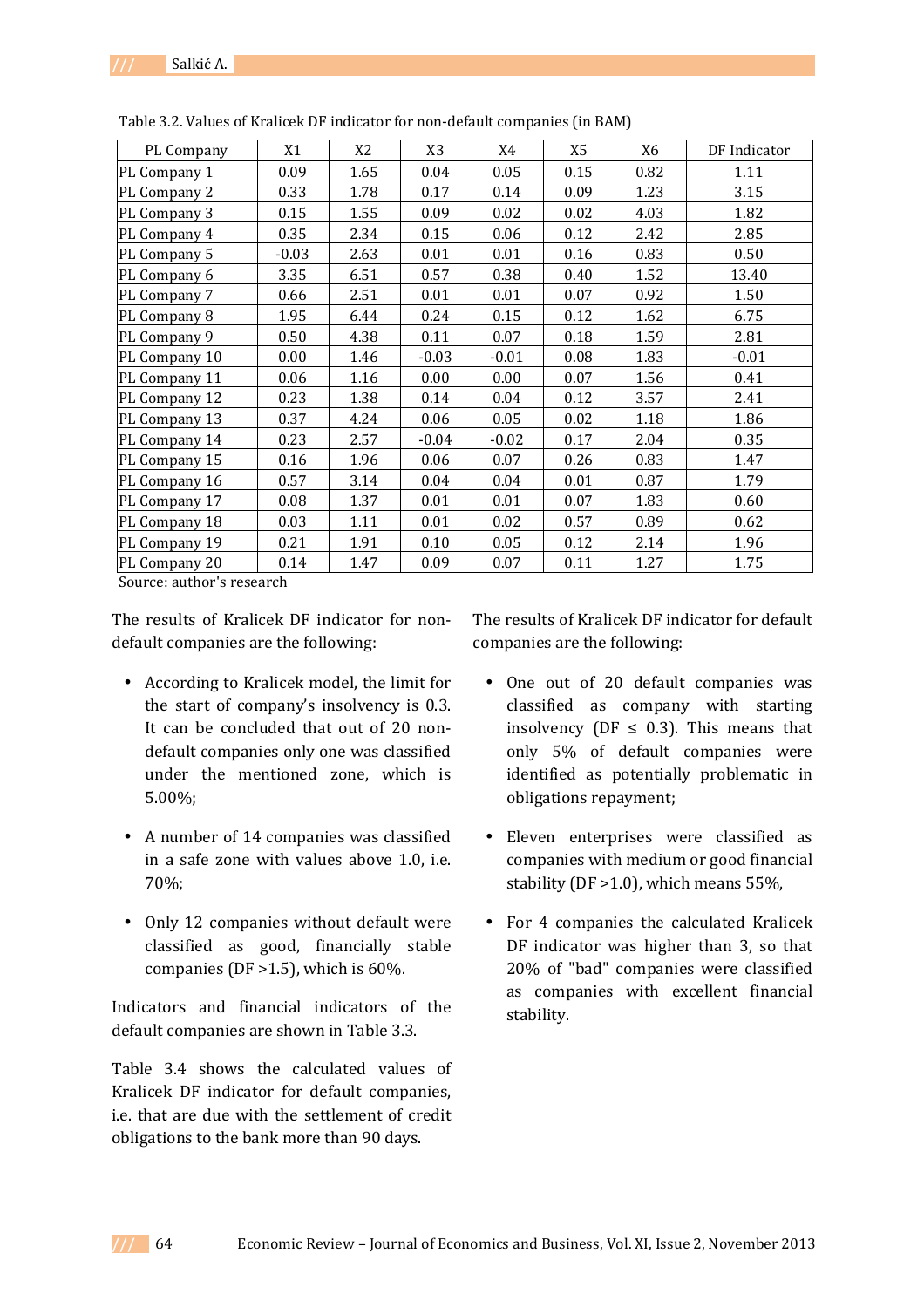| <b>NPL Company</b>   | Net Cash<br>Flow | Total<br>Assets | <b>EBIT</b> | Inventories | Total<br>Liabilities | Total<br>Revenues |
|----------------------|------------------|-----------------|-------------|-------------|----------------------|-------------------|
| <b>NPL Company 1</b> | 36,000           | 675,000         | $-18,000$   | 327,000     | 604,000              | 736,000           |
| NPL Company 2        | 154,000          | 850,000         | 136,000     | 188,000     | 715,000              | 416,000           |
| NPL Company 3        | 2,000            | 141,000         | 3,000       | 24,000      | 137,000              | 80,000            |
| NPL Company 4        | 1,000            | 1,345,000       | 7,000       | 130,000     | 917,000              | 705,000           |
| NPL Company 5        | 5,000            | 88,000          | 5,000       | 46,000      | 73,000               | 64,000            |
| NPL Company 6        | 12,000           | 174,000         | 9,000       | $\Omega$    | 136,000              | 444,000           |
| NPL Company 7        | 27,000           | 242,000         | 7,000       | 70,000      | 192,000              | 132,000           |
| NPL Company 8        | $-184,000$       | 1,254,000       | 16,000      | 467,000     | 1,410,000            | 3,050,000         |
| NPL Company 9        | 45,000           | 603,000         | 5,000       | 7,000       | 450,000              | 556,000           |
| NPL Company 10       | 11,000           | 106,000         | 4,000       | 54,000      | 101,000              | 514,000           |
| NPL Company 11       | 4,000            | 40,000          | 4,000       | 0           | 29,000               | 49,000            |
| NPL Company 12       | 38,000           | 1,800,000       | 18,000      | 240,000     | 1,250,000            | 600,000           |
| NPL Company 13       | 27,000           | 104,000         | 30,000      | $\Omega$    | 71,000               | 229,000           |
| NPL Company 14       | 103,000          | 2,641,000       | 52,000      | 253,000     | 2,083,000            | 3,663,000         |
| NPL Company 15       | 433,000          | 1,911,000       | 208,000     | 108,000     | 848,000              | 1,086,000         |
| NPL Company 16       | 19,000           | 631,000         | 10,000      | 72,000      | 468,000              | 279,000           |
| NPL Company 17       | 123,000          | 490,000         | 133,000     | 15,000      | 287,000              | 681,000           |
| NPL Company 18       | 131,000          | 3,712,000       | 56,000      | 21,000      | 671,000              | 636,000           |
| NPL Company 19       | 1,000            | 807,000         | 30,000      | 381,000     | 620,000              | 1,511,000         |
| NPL Company 20       | 8,000            | 211,000         | 17,000      | 82,000      | 178,000              | 163,000           |

Table 3.3. Values of financial indicators of the default companies (in BAM)

Source: author's research

Table 3.4. Values of Kralicek DF indicator for default companies

|                      |         |                |                |         |                | X6   | DF        |
|----------------------|---------|----------------|----------------|---------|----------------|------|-----------|
| <b>NPL Company</b>   | X1      | X <sub>2</sub> | X <sub>3</sub> | X4      | X <sub>5</sub> |      | Indicator |
| NPL Company 1        | 0.06    | 1.12           | $-0.03$        | $-0.02$ | 0.44           | 1.09 | 0.03      |
| <b>NPL Company 2</b> | 0.22    | 1.19           | 0.16           | 0.33    | 0.45           | 0.49 | 3.84      |
| <b>NPL Company 3</b> | 0.01    | 1.03           | 0.02           | 0.04    | 0.30           | 0.57 | 0.65      |
| NPL Company 4        | 0.00    | 1.47           | 0.01           | 0.01    | 0.18           | 0.52 | 0.33      |
| NPL Company 5        | 0.07    | 1.21           | 0.06           | 0.08    | 0.72           | 0.73 | 1.45      |
| NPL Company 6        | 0.09    | 1.28           | 0.05           | 0.02    | 0.00           | 2.55 | 1.11      |
| NPL Company 7        | 0.14    | 1.26           | 0.03           | 0.05    | 0.53           | 0.55 | 1.08      |
| NPL Company 8        | $-0.13$ | 0.89           | 0.01           | 0.01    | 0.15           | 2.43 | 0.32      |
| NPL Company 9        | 0.10    | 1.34           | 0.01           | 0.01    | 0.01           | 0.92 | 0.48      |
| NPL Company 10       | 0.11    | 1.05           | 0.04           | 0.01    | 0.11           | 4.85 | 1.18      |
| NPL Company 11       | 0.14    | 1.38           | 0.10           | 0.08    | 0.00           | 1.23 | 1.85      |
| NPL Company 12       | 0.03    | 1.44           | 0.01           | 0.03    | 0.40           | 0.33 | 0.56      |
| NPL Company 13       | 0.38    | 1.46           | 0.29           | 0.13    | 0.00           | 2.20 | 4.45      |
| NPL Company 14       | 0.05    | 1.27           | 0.02           | 0.01    | 0.07           | 1.39 | 0.60      |
| NPL Company 15       | 0.51    | 2.25           | 0.11           | 0.19    | 0.10           | 0.57 | 3.08      |
| NPL Company 16       | 0.04    | 1.35           | 0.02           | 0.04    | 0.26           | 0.44 | 0.63      |
| NPL Company 17       | 0.43    | 1.71           | 0.27           | 0.20    | 0.02           | 1.39 | 4.62      |
| NPL Company 18       | 0.20    | 5.53           | 0.02           | 0.09    | 0.03           | 0.17 | 1.35      |
| NPL Company 19       | 0.00    | 1.30           | 0.04           | 0.02    | 0.25           | 1.87 | 0.84      |
| NPL Company 20       | 0.04    | 1.19           | 0.08           | 0.10    | 0.50           | 0.77 | 1.72      |

Source: author's research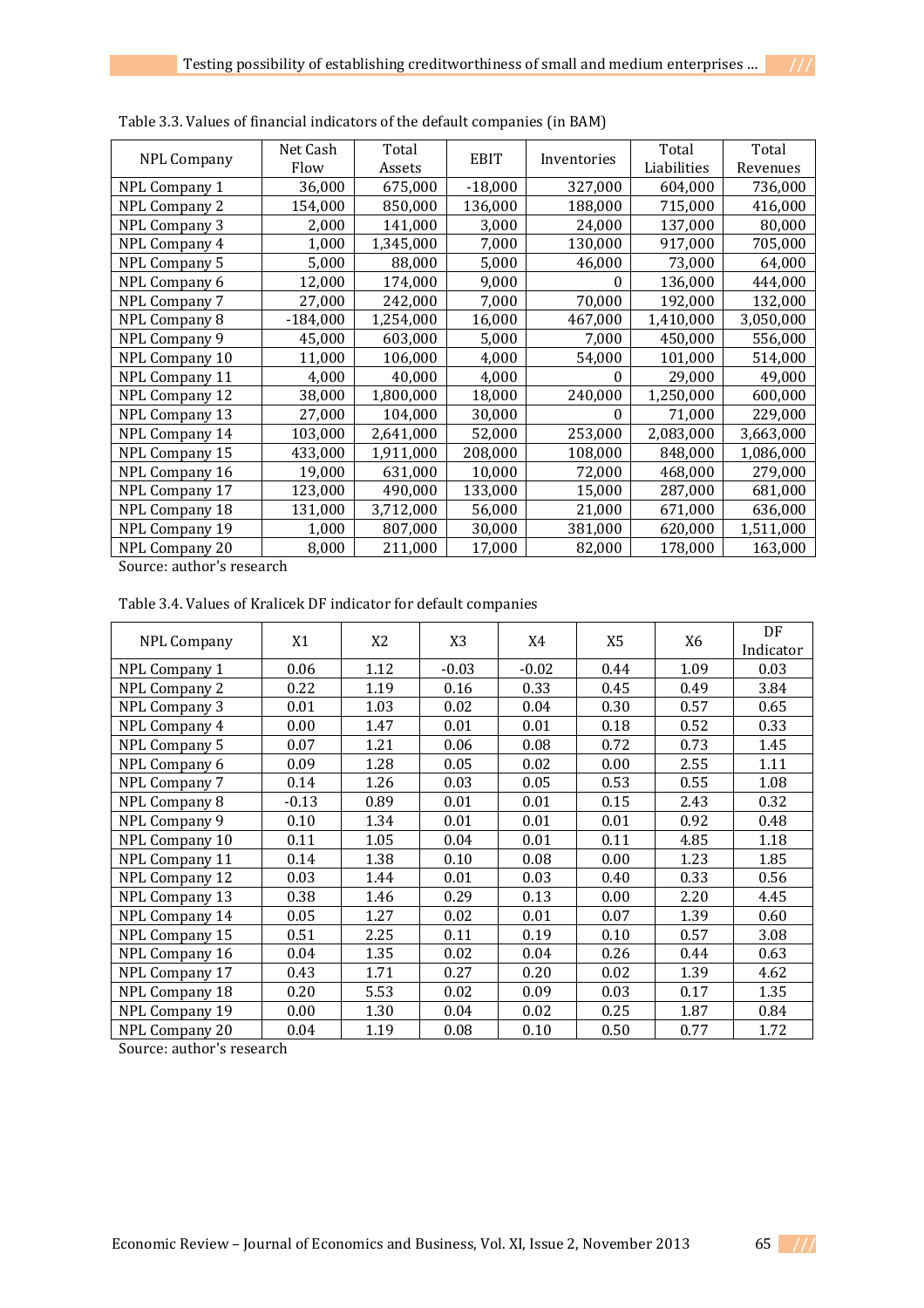## **3.3. Errors in the classification of enterprises and the prediction accuracy of Kralicek DF indicator**

The errors made by Kralicek DF indicator while classifying the companies were calculated and presented in the paper. Table 3.5. shows the types of model errors. Type I error is the number of default companies that the DF indicator incorrectly classified as companies with stable business. Type II error indicates an error in the classification of nondefault companies that the DF indicator classified as the companies with poor financial stability. The third column shows the calculated average of actual errors of Type I and II. The fourth column shows the average accuracy of model estimation which is calculated as the difference between number one and the average error of Type I and II. These values were calculated for two thresholds of Kralicek DF indicator as follows:

- DF  $\leq$  0.3: the limit that, according to Kralicek, indicates the beginning of company's insolvency;
- DF > 1.0: companies with good financial stability.

Based on the presented results, we can establish the following:

- Kralicek DF indicator has a very good result in the assessment of non-default companies, since it correctly classified 19 out of 20 "healthy" companies;
- DF indicator is not at all reliable when classifying default companies since it incorrectly classified 95% of the companies (19 out of 20);
- Model accuracy testing with two threshold values determined the average percentage error of 50% for  $DF \le 0.3$  and 42.50% for DF > 1.0;
- The average accuracy of model assessment of 50% and 57.50% confirms the thesis that Kralicek DF indicator does not have the adequate precision in determining the creditworthiness of companies in BiH.

### **CONCLUSIONS AND RECOMMENDATIONS**

The growing complexity of doing business in the banking sector, large number of banking products, as well as the need for rapid decision-making by management all emphasize the importance of high quality data and indicators that would serve for making decisions on the approval or rejection of a potential loan placement. Therefore, it is extremely important for bank to improve the decision-making process in credit business, especially when lending to legal entities. This would contribute to the achievement of bank's good business results and strengthen its market position.

In BiH, banks do business under conditions of strong competition, in the underdeveloped economic environment and without proper economic activities of the state. The business of the banking sector has certainly been affected by the global financial and economic crisis, which has inevitably left its mark on the entire BiH economic system.

The effect of the recession on banks' business activities in BiH is evident from the data on the annual growth of loans which in the 2008

|  |  | Table 3.5. Errors in the classification of enterprises and the prediction accuracy of Kralicek DF indicator |
|--|--|-------------------------------------------------------------------------------------------------------------|
|  |  |                                                                                                             |

| Model type    | Type I error | Type II error | The calculated average<br>of errors | The average<br>accuracy of<br>model estimation |
|---------------|--------------|---------------|-------------------------------------|------------------------------------------------|
| $DF \leq 0.3$ | 95.00%       | 5.00%         | 50.00%                              | 50.00%                                         |
| DF > 1,0      | 55.00%       | 30.00%        | 42.50%                              | 57.50%                                         |

Source: research by author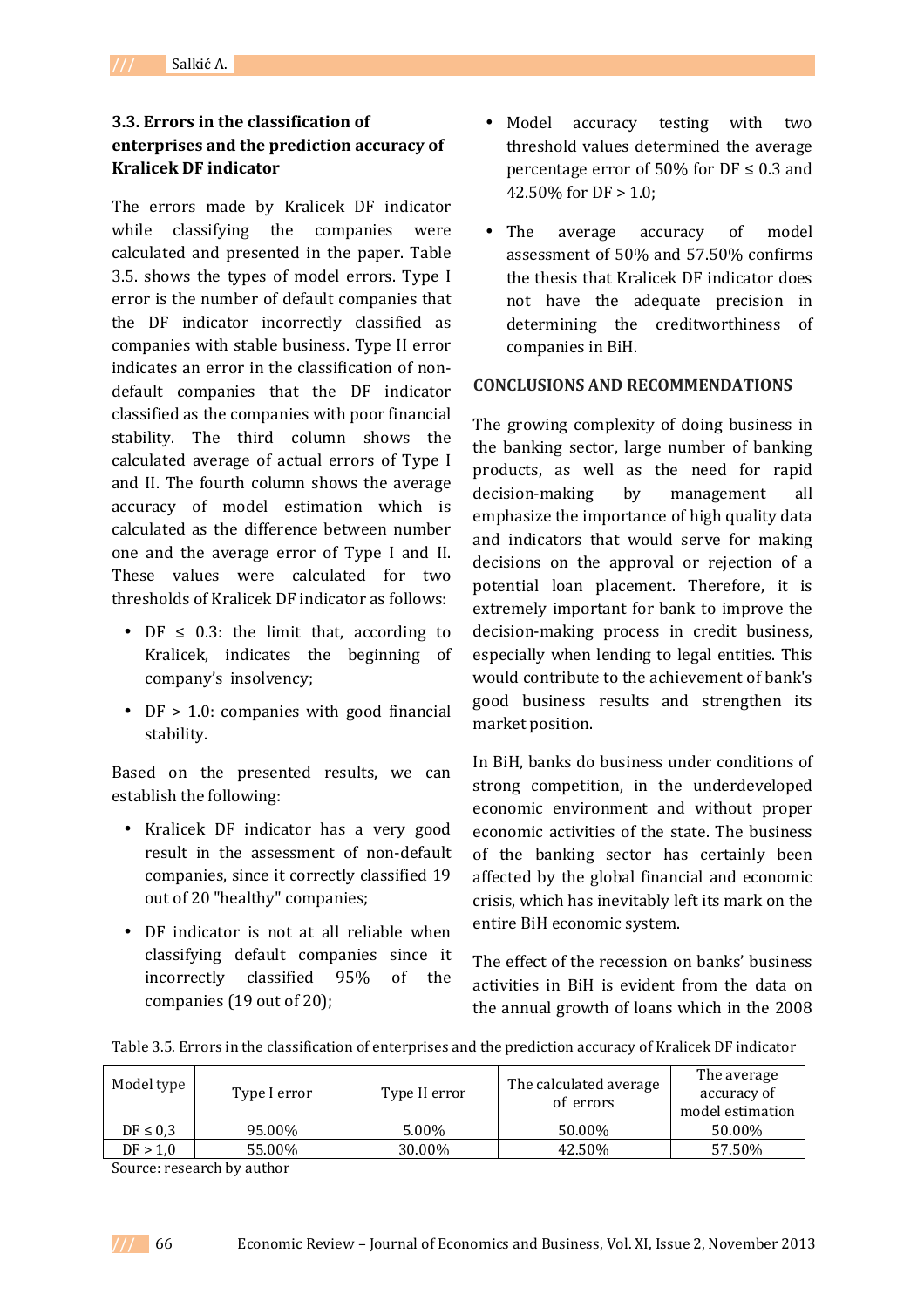was 22.4%, while the same indicator for the next year was -3.2%. At the same time, with the decline of credit placement, a significant upward trend is evident in non-performing assets of banks, meaning loans overdue more than 90 days, whose percentage in 2008 amounted to 2.2%, while in 2011 this percentage was 8.8%.

The increase in non-performing assets resulted in a rapid increase in the cost of loss provision expenses in the banks, which further affected the achievement of business results. Bearing in mind that loans constitute the most significant part of the banks' assets and that there is a trend of growth of nonperforming loans, it is evident that the credit risk is dominant in the banking business in BiH. Accordingly, the reduction of the credit risk to a level acceptable for the bank is crucial for its survival and successful business.

In order to establish efficient credit risk management, Basel Agreement recommends the usage of credit models and rating systems to assess the creditworthiness of borrowers. Banks may independently develop credit models and rating systems or use external rating models, which on the basis of the financial and qualitative indicators of enterprises' business provide risk assessment of potential placement to that client. This assessment enables risk managers to generate such decisions in lending activities which expose bank to credit risk that is acceptable. Determined scoring or rating of potential debtor's creditworthiness influences the decision whether bank shall grant the requested loan, in what amount and under what conditions. Banks have multiple benefits from the usage of scoring models in the credit decision-making process since they are objective and consistent, they eliminate discriminatory practices, they are relatively simple and easy to interpret and they enable banks to provide higher quality services to customers for faster approval or rejection of their loan application. During the

development, implementation and usage of scoring models, one should keep in mind that practical experience has shown that the models need to be adjusted to the type and size of assessed companies, as well as to specific countries or regions in which companies do business.

Accordingly, in this paper we tested the possibility of using Kralicek DF indicator to evaluate the creditworthiness of SMEs in BiH. The results show that the percentage of Type I error for the marginal value of  $DF \leq 0.3$  is 95%, which means that the model recognized only one out of 20 "bad" company as potentially problematic. The average accuracy of the model was 50% for DF  $\leq$  0.3, and 57.50% for DF> 1.0. Based on the presented data it is possible to draw a conclusion that Kralicek DF indicator does not have an adequate level of accuracy of the credit rating of BiH companies, which confirms the research hypothesis. This corresponds with the results of a similar study conducted in Croatia (Deverić, 2002), which contested the possibility of model's application to companies operating under transitional conditions. Also, a study conducted in a number of companies in Serbia shows that the results obtained by implementing the model should be taken with caution since their inaccuracy in evaluating the performance of the company is evident (Vuković & Mijić 2012, pp. 222).

Bearing in mind the significant participation of corporate loan portfolio in total assets of banks, trend of increased participation of nonperforming loans in the total loans and the low return on average assets of banks, it would certainly be necessary to improve the credit decision-making process of the banks operating in BiH. However, to our knowledge, there has not been a serious research in BiH into the usage of the existing credit model for determining the creditworthiness of domestic enterprises, nor has anyone developed a model based on accounting data of companies

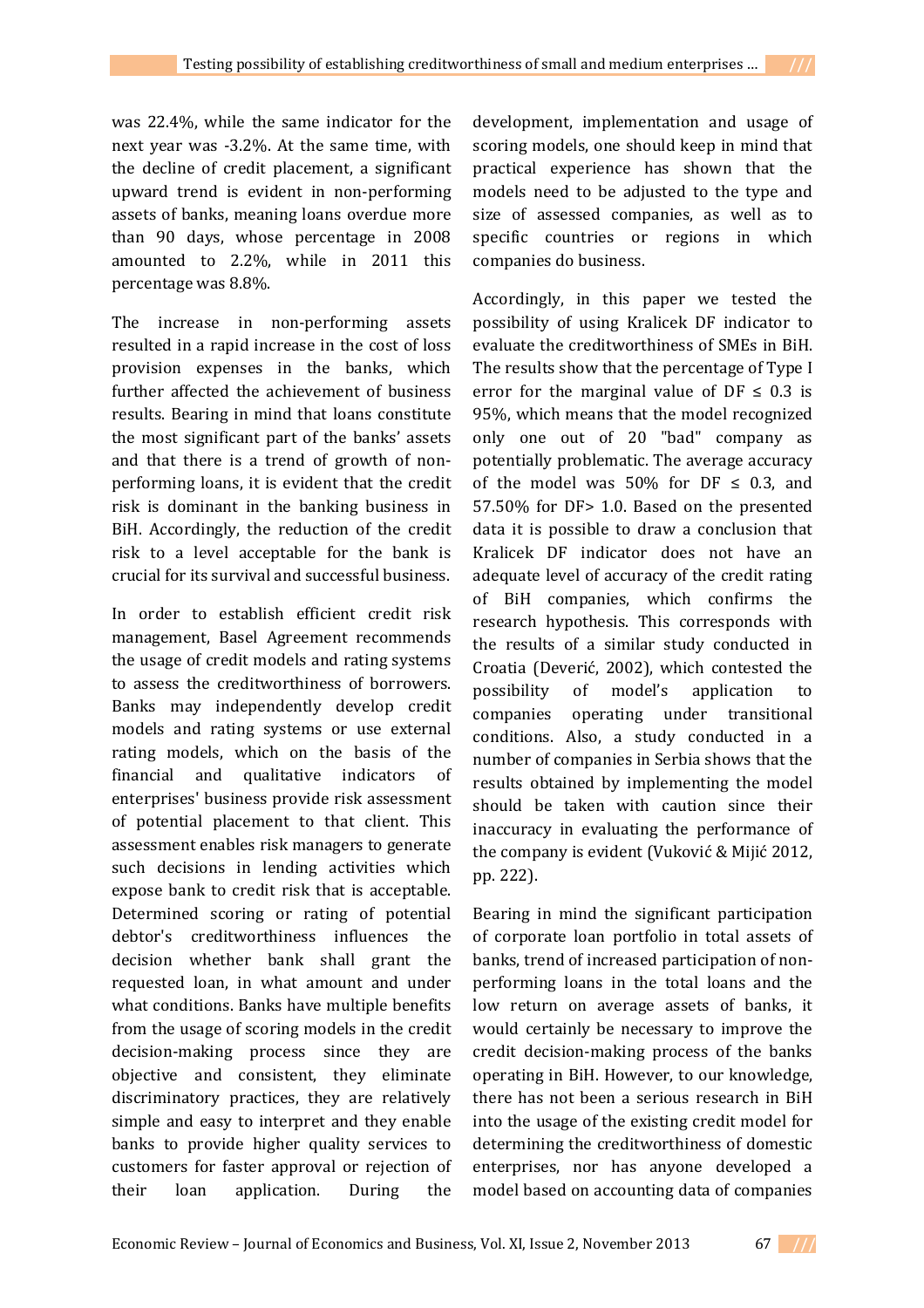that would determine their creditworthiness, which leaves open space for further research.

Certainly, it is necessary to point out the fact that the survey was conducted using a sample of a limited size containing a relatively small number of debtors of only one bank. In future research it would be desirable, using a larger sample of legal persons, to determine which key financial indicators most importantly predict insolvency of companies in BiH. It would also be desirable to try to modify some of the existing models for predicting bankruptcy under the business conditions in BiH (changing the values of weights or replacing financial indicators in the model) and/or to create a new model for credit rating of companies in Bosnia and Herzegovina.<sup>2</sup>

### **REFERENCE**

- 1. Banking Agency of the Federation of Bosnia and Herzegovina (2012) *Information on banking system of the Federation of Bosnia and Herzegovina as of 31.12.2012.* [Online]. Available from: http://www.fba.ba/images/Publikacije\_ Banke/INFORAMCIJA\_BANKARSKI\_SIST EM\_31\_12\_2012\_bos.pdf [Accessed: 13 July 2013]
- 2. Altman, E.I. (2000) *Predicting Financial Distress of Companies: Revisiting the Z-Score and ZETA. ®. Models* [Online]. Available from: http://pages.stern.nyu.edu/~ealtman/Z scores.pdf [Accessed: 25 February 2013]
- 3. Altman, E.I. (2002) *Revisiting Credit Scoring Models in Basel II Environment, Credit Ratings: Methodologies, Rationale and Default Risk* [Online]. Available from: http://papers.ssrn.com/sol3/papers.cf m?abstract\_id=1295815 [Accessed: 05 January 2013]
- 4. Altman, E.I.& Sabato, G. (2005) *Modeling Credit Risk for SME's: Evidence from the US Market* [Online]. Available from: http://ecgi.ssrn.com/delivery.php?ID=5 7300309712411102309902302609607 6102004031054052030066103126100 1261270870900250690070060340631 0102805903207203010300212107101 2018028076076123069003087089065 1020140420820041040910310020950 64081003083&EXT=pdf [Accessed: 07 February 2013]
- 5. Altman, E.I. & Saunders, A. (1998) *Credit risk measurement: Developments over the last 20 years,* Journal of Banking & Finance, br. 21. [Online]. Available from http://socsci2.ucsd.edu/~aronatas/pro ject/academic/science.pdf [Accessed: 05 February 2013]
- 6. Banking for International Settlements (BIS) *Basel II. The New Basel Capital Accord*, Basel Commitee on Banking Supervision [Online]. Available from http://www.bis.org [Accessed: 15 February 2013]
- 7. Beaver, W. H. (1966) *Financial Ratios as Predictors of Failure*, Journal of Accounting Research Vol. 4, Empirical Research in Accounting: Selected Studies, pp. 71-111
- 8. Central Bank of Bosnia and Herzegovina (2011) *Annual Report for 2011.* [Online]. Available from: www.cbbh.ba [Accessed:16 February 2013]
- 9. Ghodrati, H. & Manavi Moghaddam, A.H. (2012) *A Study of the Accuracy of Bankruptcy Prediction Models: Altman, Shirata, Ohlson, Zmijewsky, CA Score, Fulmer, Springate, Farajzadeh Genetic, and McKee Genetic Models for the Companies of the Stock Exchange of Tehran,* American Journal of Scientific Research ISSN 1450-223X Issue 59, pp.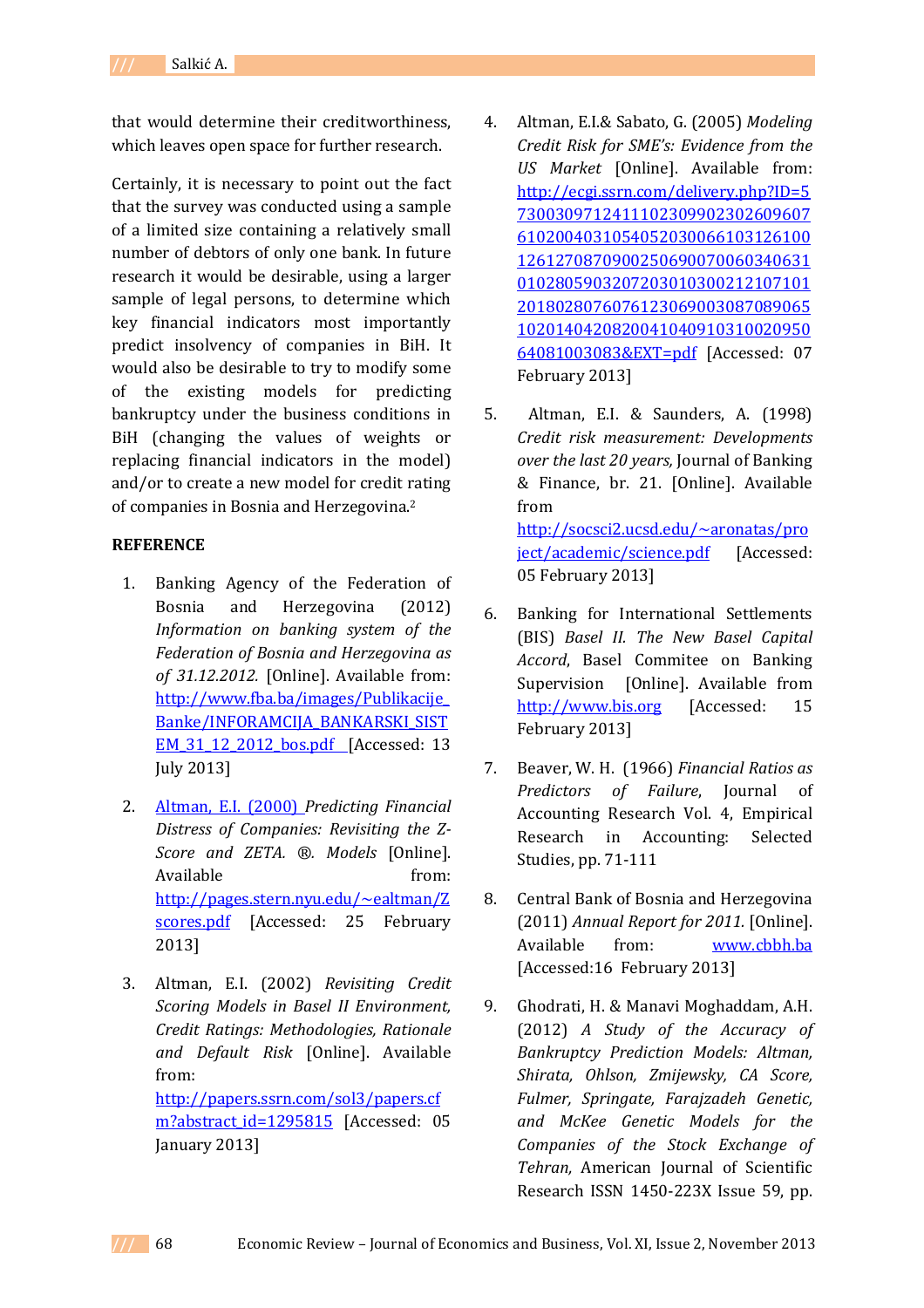55-67, [Online]. Available from: http://www.eurojournals.com/AJSR\_59 \_06.pdf [Accessed: 26 February 2013]

- 10. Jakovčević, K. & Andrašić, J. (2011) *Indicators of problems in the functioning the industrial enterprises*, Industry 39, (3), pp. 175-192. [Online]. Available from: http://scindeks.ceon.rs/article.aspx?art id=0350-03731103175J [Accessed: 13 July 2013]
- 11. Muminović, S. & Pavlović, V. & Cvijanović, J.M. (2011) *Predictive ability of various bankruptcy prediction Z-score models for Serbian publicly listed companies*, Industry, Vol. 39, br. 3, pp. 1- 12, [Online]. Available from: http://www.ecinst.org.rs/sites/default/ files/industrija/industrija-br-3-sr.pdf [Accessed:17 February 2013]
- 12. Salkić, A. (2011) *The possible use of Zscore model for determining the creditworthiness companies in the Federation of Bosnia and Herzegovina*, 2nd International Scientific Conference "Economy of Integration" Challenges and prospects of integration of Southeast Europe, december, pp. 327- 336, [Online]. Available from: http://www.icei.epk.ba/admin/dokume nti/6026%20ARIJANA%20SALKIC.pdf [Accessed:17 February 2013]
- 13. Voronova, I. (2012) *Financial Risks: Cases Of Non-Financial Enterprises, Risk Management for the Future - Theory and Cases*, Emblemsvåg J. [Online]. Available from http://cdn.intechopen.com/pdfs/36114 /InTechFinancial\_risks\_cases\_of\_non\_fin ancial enterprises.pdf [Accessed:16] February 2013]
- 14. Vuković, B. & Mijić, K. (2012) *Theoretical and Methodological Approaches to Models of Performance Measurement*, SymOrg 2012 Innovative Management & Business Performance, pp. 216-222, [Online]. Available from: http://symorg.fon.bg.ac.rs/proceedings /papers/03%20- %20PERFORMANCE%20MANAGEMEN T.pdf#page=37 [Accessed:13 July 2013]
- 15. *Law on Accounting and Auditing of the Federation of Bosnia and Herzegovina*, (2009) Official Gazette of Bosnia and Herzegovina, No. 83
- 16. Zenzerović, R. (2009) *Business' financial problems prediction – Croatian experience*, Economic Research, Vol. 22, No. 4, pp. 1-16, University of Pula, Department of Economics and Tourism "Dr. Mijo Mirković", Pula, [Online]. Available from from http://oet.unipu.hr/uploads/media/Ec onomic\_research\_Vol.22\_No.4\_decembe r\_2009\_03.pdf [Accessed:02 February 2013]
- 17. Zenzerović, R. & Peruško, T. (2006), *A short retrospection on bankruptcy predicting models*, Economic Research, Vol. 19, No. 2, pp. 132-151, [Online]. Available from from http://hrcak.srce.hr/index.php?show=c lanak&id\_clanak\_jezik=33810 [Accessed: 12 January 2013]
- 18. Zenzerović, R.& Peruško, T. (2009) *Going concern estimation in transitional environment –empirical evidence from Croatia,* Economic Review, No. 7-8, [Online]. Available from http://hrcak.srce.hr/file/63501[Access ed: 14 January 2013]
- 19. Žager, K. & Mamić Sačer, I. & Sever, S. & Žager, L. (2008) *Analysis of Financial Statements,* Masmedia, Zagreb